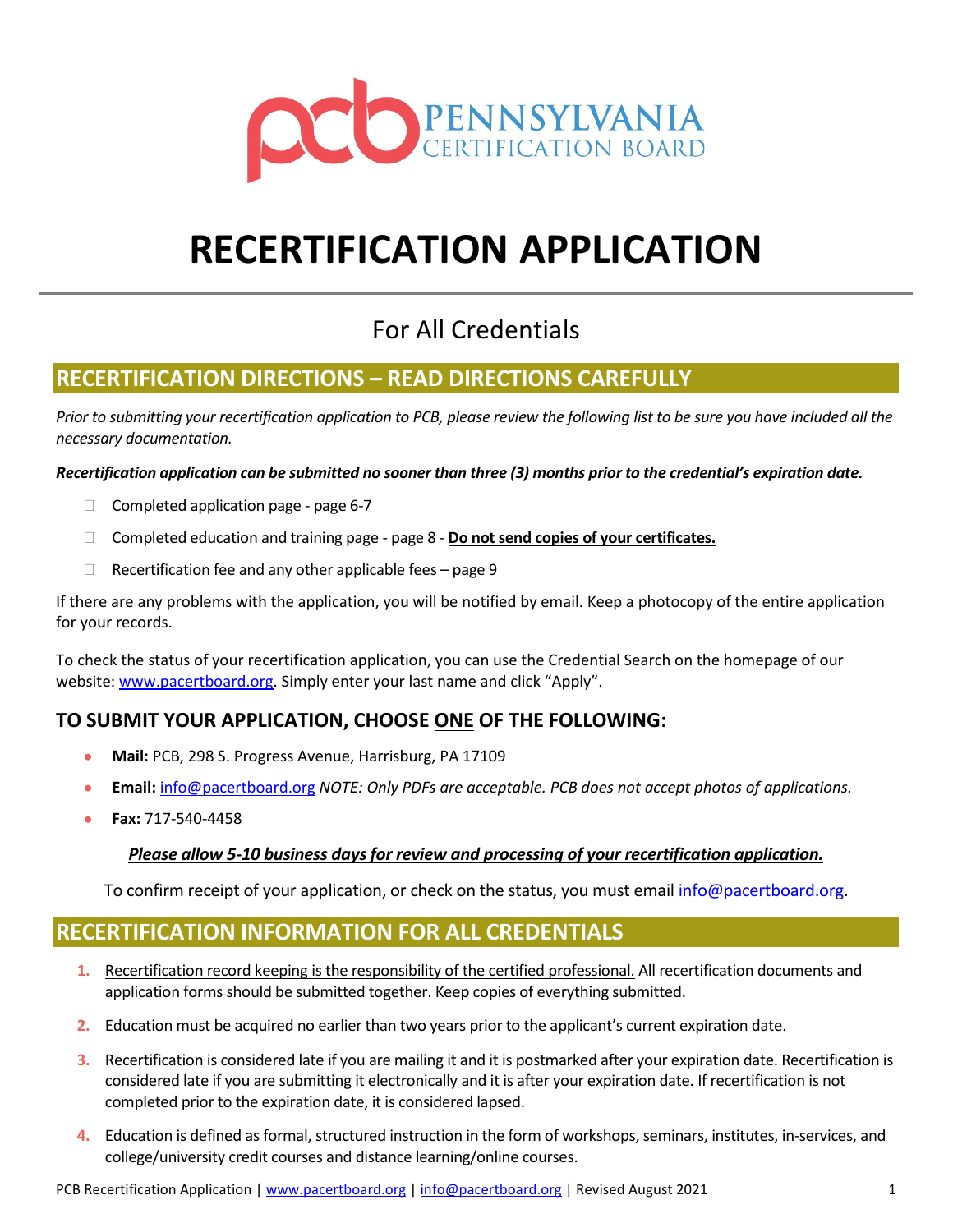## **AUDITING**

Documentation of continuing education is only required for recertification if a certified professional is randomly selected for review, or audit of their education hours. Audits occur twice per year (every January and July).

Those selected for audit will be notified and must submit documentation of the appropriate number of hours of education/training that they completed in the prior two-year period. Since the audit process is random, individuals may be selected for audit multiple times.

Non-compliance with the required education/training for recertification is viewed as a breach of professional ethics.

### *DO NOT SEND IN COPIES OF YOUR CERTIFICATES OF COMPLETION FOR TRAININGS WITH YOUR RECERTIFICATION APPLICATION. THESE WILL NOT BE REVIEWED AT THE TIME OF YOUR RECERTIFICATION AND WILL BE DISCARDED. YOU WILL ONLY SEND COPIES OF TRAINING CERTIFICATES IF YOU ARE RANDOMLY SELECTED FOR A RECERTIFICATION AUDIT.*

## **EDUCATION INFORMATION**

You can use the same education for **multiple credentials** under the following conditions: they are in the correct two-year time frame (example if your credential was issued on 1/1/2021 and expires on 1/1/2023, you can use education after 1/1/2017) and it is relevant to the education requirements.

**College/university course** may be used. A three-college credit college course equals 45 hours.

Trainings, workshops, seminars, and conferences offered by professional associations, treatment providers, governmental agencies may be used.

**PCB does not accept** general staff meetings, supervision, staff rounds, or case management as education.

**Distance learning/online courses/webinars are acceptable.** There is no limit to the number of distance learning/online courses that can be used.

**Acceptable documentation** of education must include the professional's name, title, date, number of hours and the organization. Training registration forms and/or training sign-in sheets are not acceptable forms of documentation.

**Training must be non-repetitive** meaning the same training cannot be claimed more than one time even if the training is taken on different dates from different providers.

Official employer training tracking system/learning management system reports may be acceptable forms of documentation for education/training provided that the report contains the name of the employee/applicant, titles of each training, dates of each training, the number of hours of each training, and is signed by the applicant's supervisor.

**Published work** written by the certified professional and published by a professional publishing house may meet up to 10 hours of education. A copy of the published work must be submitted along with an education approval application.

A **certified professional who provides education** to other professionals may receive hours toward their own recertification. The presenter will receive the same number of hours as the participant; and the presentation can be used for credit once in each recertification period, provided the training has received PCB education approval. Training provided by a certified professional must also be documented by sponsoring organization in the same manner as participant documentation (i.e., certificate, letter of participation).

## **LAPSED CREDENTIAL**

A credential is valid for a two-year period. If your credential lapses, you have 12 months from your expiration date to recertify. After 12 months, you must reapply for your credential(s) and complete all the requirements for initial certification. *To renew a lapsed credential:* complete the recertification application with the appropriate requirements and fee(s), plus the lapsed fee of \$100.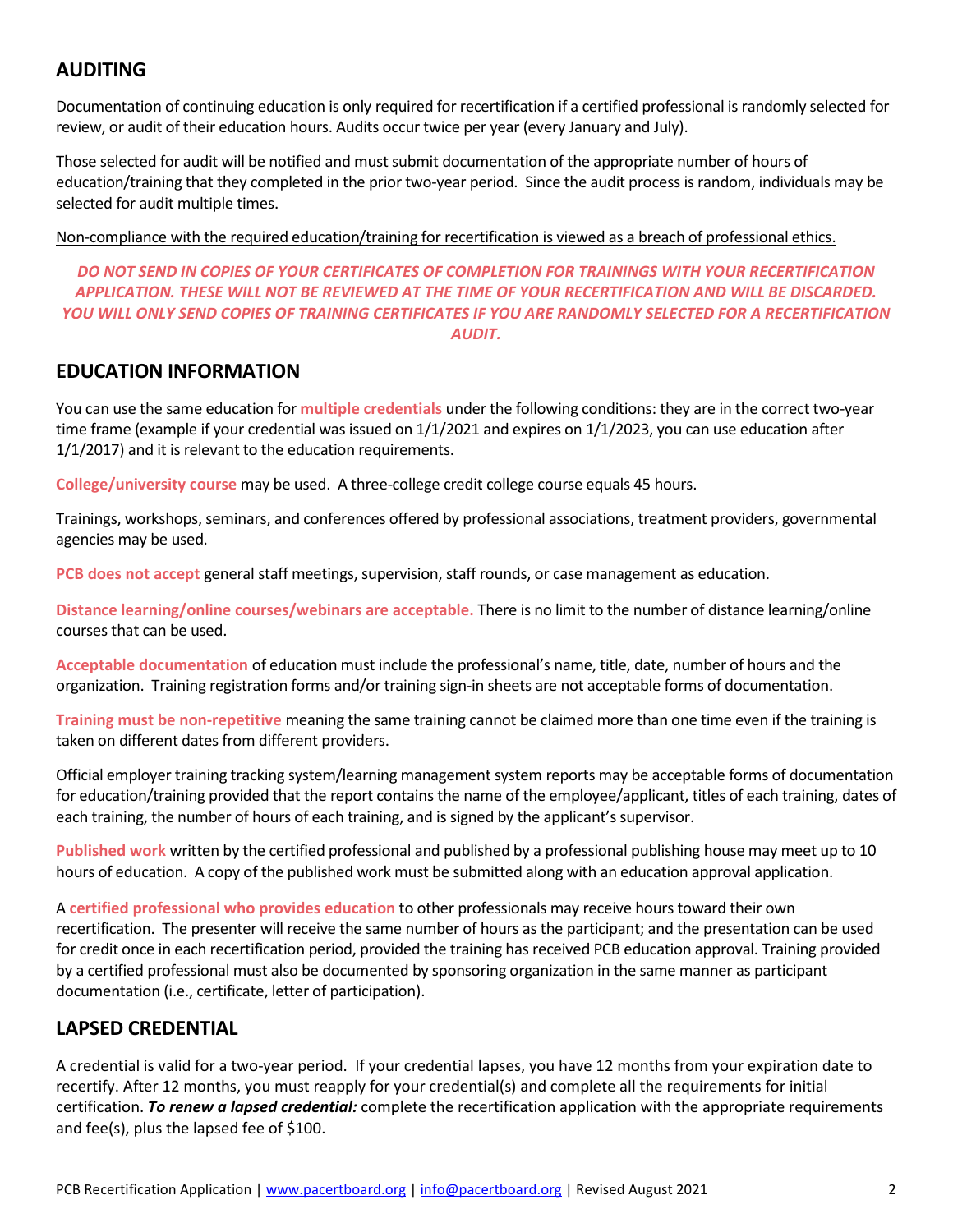## **FOR PROFESSIONALS HOLDING MULTIPLE PCB CERTIFICATIONS**

If you have more than one credential, you pay the recertification fee for your original credential plus \$50 each for all other credentials you are recertifying. If your additional credentials do not have the same expiration date as your primary credential, you will submit a second recertification application at the time they expire with the \$50 per credential recertification fee.

## **NAME CHANGES**

Name changes can be made at any time. Official, legal documentation of the name change is required. A copy of the legal documentation must be mailed, emailed, or faxed to PCB. Acceptable documentation includes copies of marriage license, divorce decrees, etc. Names on certificates cannot be changed until documentation is provided. Once documentation of a name change has been submitted to PCB, a new certificate will be sent to the certified professional.

## **EXPIRATION DATE CHANGE**

If you hold multiple PCB credentials, you can request to change the expiration date(s) and recertify your credentials at the same time. Recertification is made easier, as you are able to use the same education (if applicable) for all your credentials. This is optional. A written request along with the fee of \$25 per credential must be submitted with the recertification application of your primary certification.

## **INACTIVE & EMERITUS STATUS**

**Inactive Status:** For certified professionals, who are experiencing extenuating circumstances, a means to put their certification on hold and avoid paying lapsed fees, retesting (if applicable) and the reapplication process. Inactive status is for certified professionals who expect to be inactive for a minimum of six months. *Insufficient hours of continuing education will not be accepted as rationale for requesting Inactive Status.*

**Emeritus Status:** For certified professionals who are retired from the work force but wish to maintain a connection to PCB.

Approval of each status is at the discretion of PCB. Applicants will be notified by PCB of the approval or denial via email approximately 7-10 business days after the request is received. For more information, visit www.pacertboard.org and click on Recertification. More information is on the left side of the page.

## **RELEASE**

I hereby request that the Pennsylvania Certification Board grant the credential to me based on the following assurances and documentation:

I subscribe to and commit myself to professional conduct in keeping with the PCB Code of Ethical Conduct;

I hereby certify that the information given herein is true and complete to the best of my knowledge and belief. I also authorize any necessary investigation and the release of information relative to my certification. Falsification of any records or documents in my application will nullify this application and will result in denial or revocation of certification;

I consent to the release of information contained in my application and any other pertinent data submitted to or collected by PCB to officers, members, and staff of the aforementioned Board;

I consent to authorize PCB to gather information from third parties regarding continuing education and employment and understand that such communication shall be treated as confidential;

Allegations of ethical misconduct reported to PCB before, during, or after application for certification is made will be investigated by PCB and could result in the nullification of the application or denial or revocation of certification.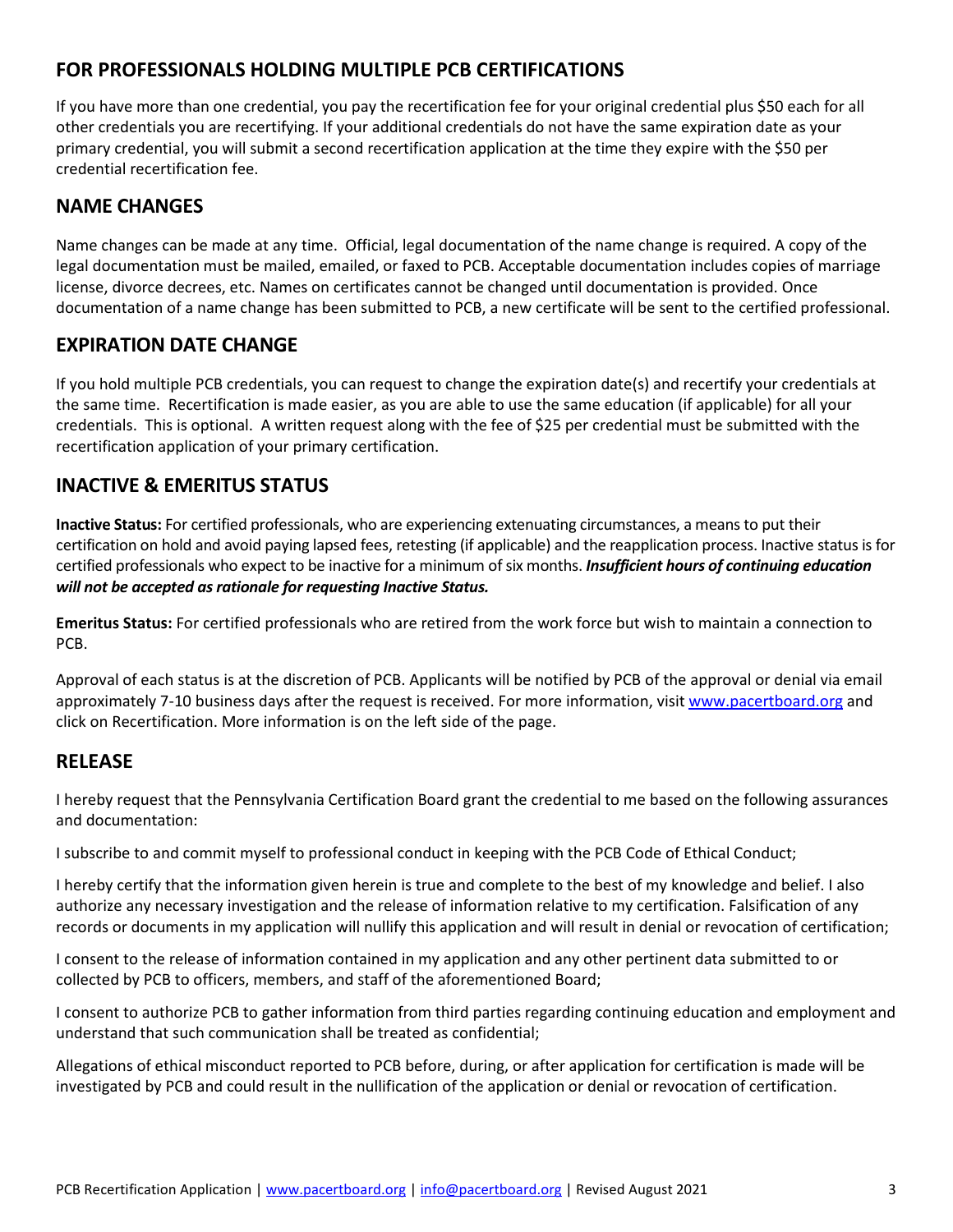## **REQUIREMENTS AND FEES**

|             |            | <b>RECOVERY &amp; PEER SUPPORT CREDENTIALS</b>                         |
|-------------|------------|------------------------------------------------------------------------|
| <b>Name</b> | <b>Fee</b> | <b>Education Requirement</b>                                           |
| <b>CRS</b>  | \$100      | 30 hours relevant to recovery support services, including 6 hours in   |
|             |            | ethics and 3 hours in confidentiality.                                 |
| <b>CFRS</b> | \$100      | 30 hours relevant to family recovery support services, including 6     |
|             |            | hours in ethics and 3 hours in confidentiality.                        |
| <b>CRSS</b> | \$100      | Current and valid CRS/CFRS: 6 hours specific to the supervision of     |
|             |            | recovery specialists. These hours may be included in the total (30)    |
|             |            | hours needed to recertify the CRS/CFRS.                                |
|             |            | Non-CRS/CFRS: 30 hours of education including: 6 hours specific to     |
|             |            | the supervision of recovery specialists, 6 hours in ethics, 3 hours in |
|             |            | confidentiality and 15 hours relevant to the field.                    |
| CPS (Peer)  | \$50       | 36 hours of which 24 hours must be specific to peer support and/or     |
|             |            | recovery practices, 3 hours in ethics, and the remaining 9 hours are   |
|             |            | chosen by the professional and may be in any topic.                    |

*Are you recertifying your CPS and your CRS and/or CFRS at the same time?*

- **To determine your fee:** look at your certificates and find your issue date. The credential you earned first, is your primary credential. Find the fee for that credential above. You will pay that fee, plus \$50 each for the other credential(s) you hold. You will fill in payment information on the Recertification Payment Information Page (page 8).
- **You can use the same education for multiple credentials under the following conditions:** they are in the correct two-year time frame (example if your credential was issued on 1/1/2021 and expires on 1/1/2023, you can use education after 1/1/2021) and it is relevant to the education requirements listed above.

*Do you want your CPS and your CRS and/or CFRS to have the same expiration date?*

You can do this simply by including a written request with your application and the fee on the Recertification Payment Information Page (page 8). Your expiration date will change to your primary credential's expiration date. To determine this date in advance, look at your certificates and find your issue date. The credential you earned first, is your primary credential.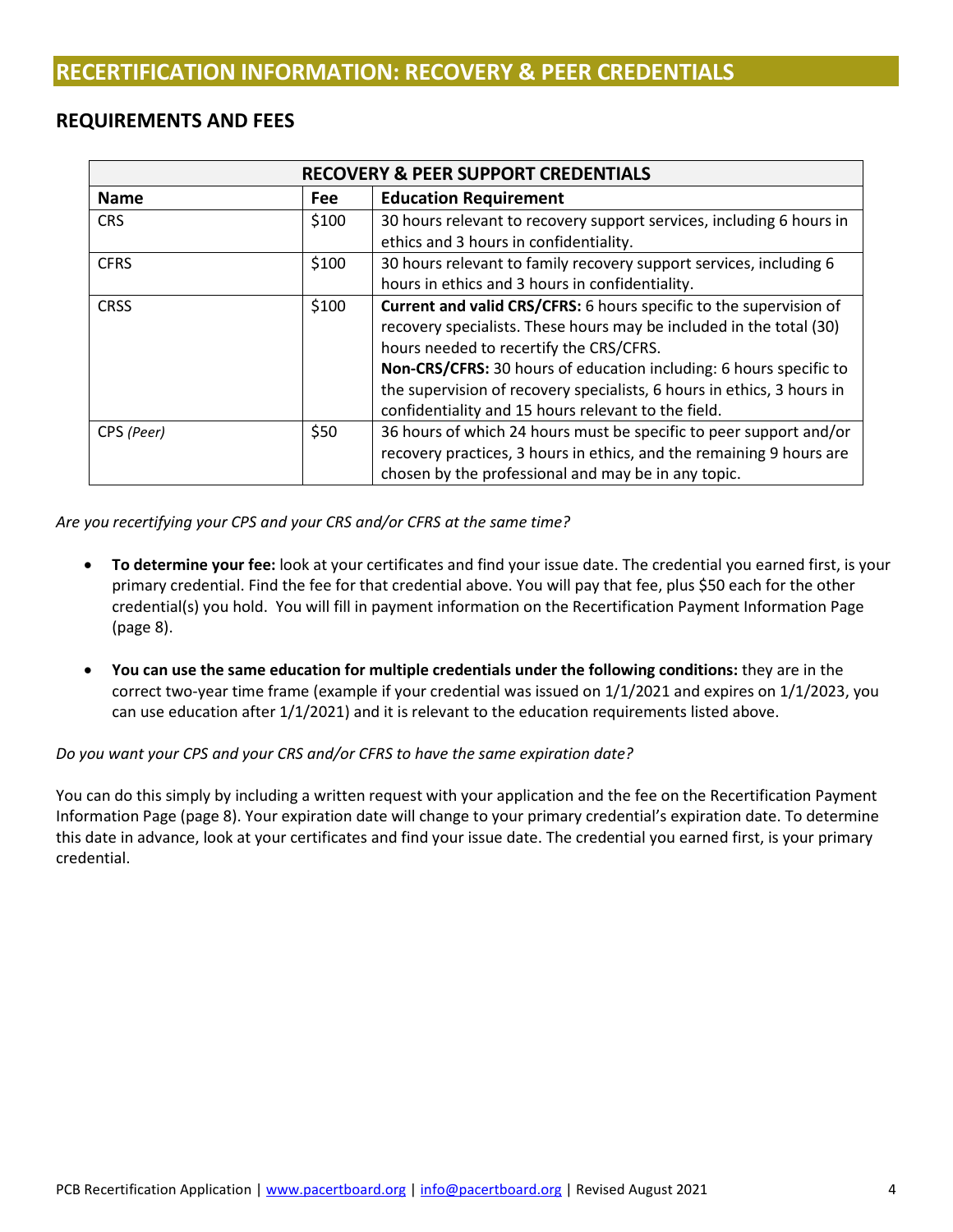## **EDUCATION INFORMATION**

- **1.** *PCB approval for all education.*
- **2.** Three (3) hours in professional ethics and responsibilities as part of the total education hours are required. Acceptable trainings that would meet this requirement include but are not limited to: ethics related to human services, HIPAA, confidentiality, boundaries, mental health law and mandated reporting.
- **3.** Education that has not been previously PCB Approved must be submitted using the Education Approval Form found on our website at www.pacertboard.org*.*
- **4.** PCB accepts education received outside of Pennsylvania under the following conditions:
	- a. Appropriate documentation (certificate, letter of attendance, transcript) is provided.
	- b. If an out-of-state education was approved by an IC&RC member board of that state, no further PCB approval is necessary. Proof of the IC&RC member board approval must be submitted. If these conditions were not met, the certified professional must seek PCB education approval.

## **REQUIREMENTS AND FEES**

|                         |            | <b>CLINICAL</b>                                                         |
|-------------------------|------------|-------------------------------------------------------------------------|
| <b>Name</b>             | <b>Fee</b> | <b>Education Requirement</b>                                            |
| AAC                     | \$100      | 40 hours relevant to addiction including 3 hours in ethics              |
| CAAC, CADC & CAADC      | \$200      | 40 hours relevant to addiction including 3 hours in ethics              |
| <b>CCJP</b>             | \$200      | 40 hours relevant to addiction including 3 hours in ethics              |
| <b>CCDP &amp; CCDPD</b> | \$200      | 40 hours relevant to co-occurring disorders including 3 hours in ethics |
| <b>CCS</b>              | \$200      | 6 hours relevant to clinical supervision                                |

|                  |            | <b>ADDITIONAL CREDENTIALS</b>                                     |
|------------------|------------|-------------------------------------------------------------------|
| <b>Name</b>      | <b>Fee</b> | <b>Education Requirement</b>                                      |
| CPS (Prevention) | \$200      | 40 hours relevant to prevention including 3 hours in ethics       |
| CAAP             | \$125      | 25 hours relevant to addiction including 3 hours in ethics        |
| <b>CIP</b>       | \$200      | 30 hours relevant to intervention including 3 hours in ethics     |
| CCSM/CCMS        | \$200      | 40 hours relevant to addiction including 3 hours in ethics        |
| <b>CCHW</b>      | \$75       | 30 hours relevant to community health including 3 hours in ethics |
| <b>CDCORP</b>    | \$75       | 2 deployments or exercises documented and five trainings          |

|                             |            | <b>ENDORSEMENTS</b>                                                                                                        |
|-----------------------------|------------|----------------------------------------------------------------------------------------------------------------------------|
|                             |            | Must be recertified at the same time as your qualifying credential. The hours to renew endorsement will be included in the |
|                             |            | total hours needed to renew your qualifying credential.                                                                    |
| <b>Name</b>                 | <b>Fee</b> | <b>Education Requirement</b>                                                                                               |
| <b>Problem Gambling</b>     | \$50       | 6 hours specific to gambling                                                                                               |
| <b>Criminal Justice</b>     | \$50       | 6 hours specific to criminal justice                                                                                       |
| <b>Clinical Supervision</b> | \$50       | 6 hours specific to clinical supervision                                                                                   |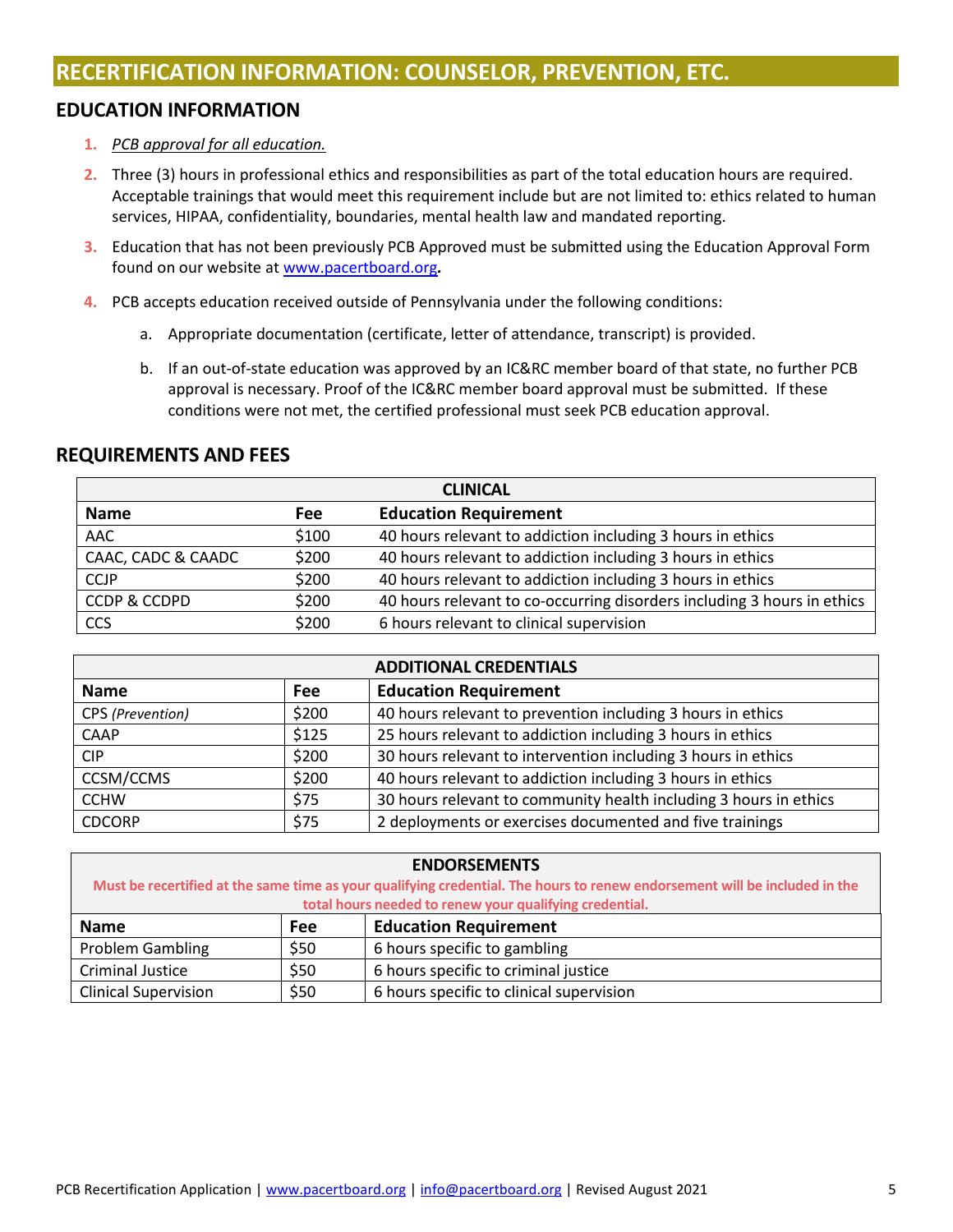|                                          | <b>RECERTIFICATION APPLICATION: FOR ALL CREDENTIALS</b>                                                                                                                                                                                                                                                                                                                       |
|------------------------------------------|-------------------------------------------------------------------------------------------------------------------------------------------------------------------------------------------------------------------------------------------------------------------------------------------------------------------------------------------------------------------------------|
|                                          | Form can be completed and saved. You may then print the appropriate pages to submit to PCB.                                                                                                                                                                                                                                                                                   |
|                                          | <b>TYPE OR PRINT LEGIBLY</b>                                                                                                                                                                                                                                                                                                                                                  |
|                                          | PCB CERTIFICATION(S) I AM RECERTIFYING (CHECK ALL THAT APPLY):                                                                                                                                                                                                                                                                                                                |
|                                          | <b>Counselor:</b> $\Box$ AAC $\Box$ CAAC $\Box$ CAADC $\Box$ CAADC $\Box$ CCDP $\Box$ CCDPD $\Box$ CCS<br><b>Recovery &amp; Peer Support:</b> □ CRS □ CFRS □ CPS (Peer) □ CRSS<br>Additional: $\Box$ CCHW $\Box$ CPS $\Box$ CCSM $\Box$ CCMS $\Box$ CAAP $\Box$ CIP $\Box$ CDCORP<br><b>Endorsements:</b> $\Box$ Gambling $\Box$ Criminal Justice $\Box$ Clinical Supervision |
|                                          | Today's Date (mm/dd/yyyy): ___________________                                                                                                                                                                                                                                                                                                                                |
|                                          | Applicant Name: Name and Applicant Name and Applicant Name and Applicant Manual Applicant Manual Applicant Manual Applicant Manual Applicant Manual Applicant Manual Applicant Manual Applicant Manual Applicant Manual Applic                                                                                                                                                |
|                                          | Print your name as it should appear on your certificate. Credentials and degrees will not be printed.                                                                                                                                                                                                                                                                         |
|                                          |                                                                                                                                                                                                                                                                                                                                                                               |
|                                          | Have you ever received any disciplinary action from another certification/licensing authority? $\Box$ Yes $\Box$ No<br>If yes, provide full details on a separate sheet.                                                                                                                                                                                                      |
|                                          | Have you read and understood the PCB Code of Ethical Conduct? $\Box$ Yes $\Box$ No<br>The Code of Ethical Conduct is located at www.pacertboard.org/ethics.                                                                                                                                                                                                                   |
|                                          | Have you read and understood the Release? (Located on page 3 of this application.) $\Box$ Yes $\Box$ No                                                                                                                                                                                                                                                                       |
|                                          | Have you read and understood the Auditing process (page 2)? $\Box$ Yes $\Box$ No                                                                                                                                                                                                                                                                                              |
| <b>CONTACT INFORMATION</b>               |                                                                                                                                                                                                                                                                                                                                                                               |
|                                          |                                                                                                                                                                                                                                                                                                                                                                               |
| City:                                    | State: <u>Laternal Zip:</u> 2ip:<br><u> 1989 - Johann Barbara, martin amerikan basar dan berasal dalam basar dalam basar dalam basar dalam basar dala</u>                                                                                                                                                                                                                     |
| <b>Cell Phone:</b>                       | <u> 1980 - John Stein, mars and de Britain and de Britain and de Britain and de Britain and de Britain and de Br</u>                                                                                                                                                                                                                                                          |
| <b>Primary Email:</b>                    |                                                                                                                                                                                                                                                                                                                                                                               |
|                                          | <b>REQUIRED: PRINT LEGIBLY: EMAIL IS OUR PRIMARY WAY OF COMMUNICATING WITH YOU.</b>                                                                                                                                                                                                                                                                                           |
|                                          |                                                                                                                                                                                                                                                                                                                                                                               |
|                                          | <b>EMPLOYMENT INFORMATION</b> Note: you do not need to be employed to recertify.                                                                                                                                                                                                                                                                                              |
|                                          |                                                                                                                                                                                                                                                                                                                                                                               |
| <b>Employer City:</b>                    | Zip:<br><u> 1989 - Johann Stoff, deutscher Stoffen und der Stoffen und der Stoffen und der Stoffen und der Stoffen und de</u><br><u> 1990 - Johann Barnett, fransk politiker (</u>                                                                                                                                                                                            |
|                                          | <b>DEMOGRAPHICS</b> Data is never released with identifying information. It is used to report workforce data to state and federal agencies.                                                                                                                                                                                                                                   |
| What is your gender?<br>$\square$ Female | Do you identify as transgender?<br>$\Box$ Yes                                                                                                                                                                                                                                                                                                                                 |
| $\Box$ Male                              | $\Box$ No                                                                                                                                                                                                                                                                                                                                                                     |
| $\Box$ Nonbinary                         | □ Prefer not to disclose                                                                                                                                                                                                                                                                                                                                                      |
|                                          |                                                                                                                                                                                                                                                                                                                                                                               |

□ Prefer not to disclose

PCB Recertification Application | www.pacertboard.org | info@pacertboard.org | Revised August 2021 6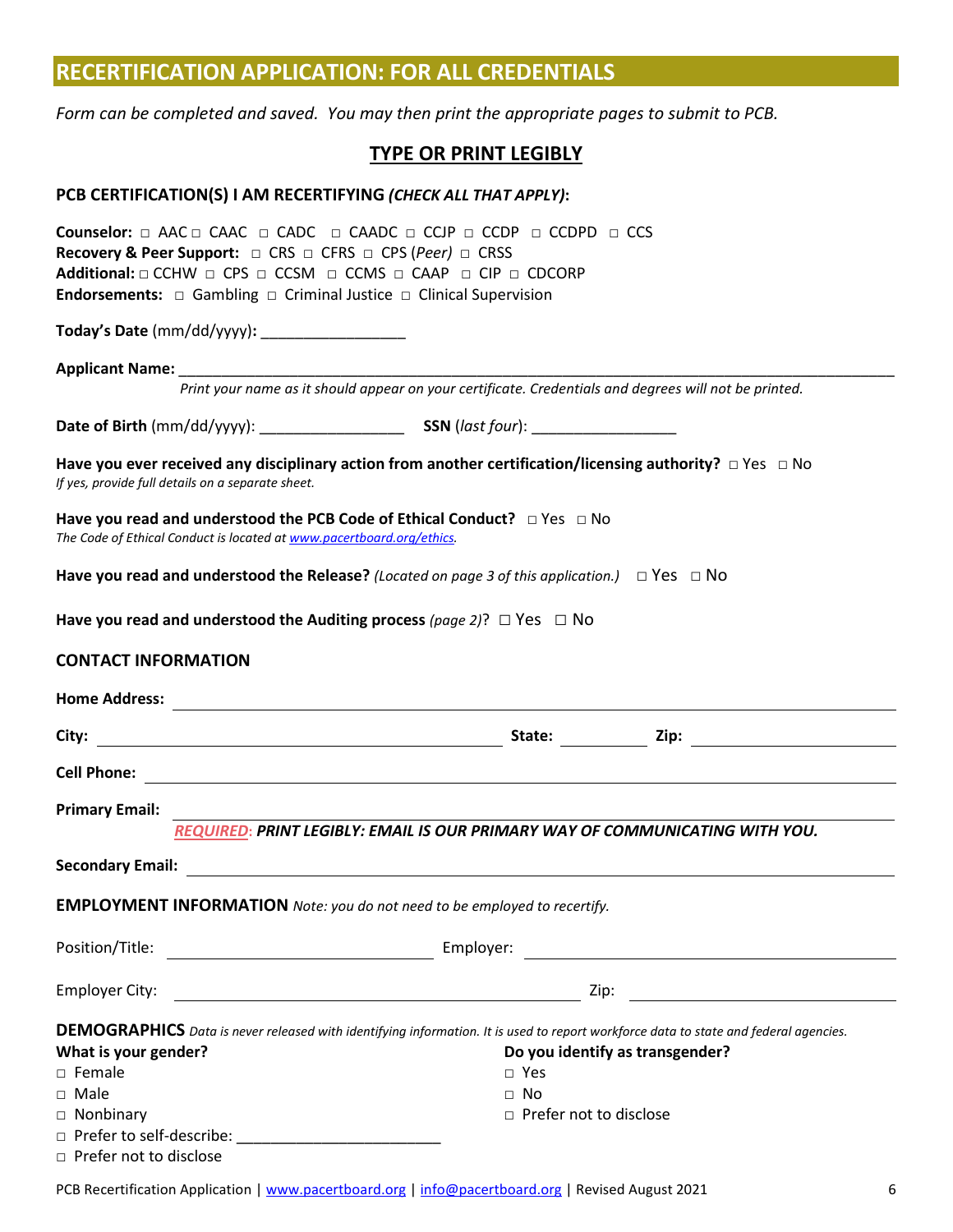## **How do you describe your sexual orientation or sexual identity?**

- □ Heterosexual or straight
- □ Gay or lesbian
- □ Bisexual
- □ Queer
- □ Questioning or unsure
- □ Prefer to self-describe: \_\_\_\_\_\_\_\_\_\_\_\_\_\_\_\_\_\_\_\_\_\_\_\_\_
- □ Prefer not to disclose

## **Which best describes you?**

- □ Asian or Pacific Islander □ Multiracial or Biracial (please specify): \_\_\_\_\_\_\_\_\_\_\_\_\_\_\_\_\_\_\_\_\_\_\_\_\_
- □ Black or African American □ Not listed (please specify): \_\_\_\_\_\_\_\_\_\_\_\_\_\_\_\_\_\_\_\_\_\_\_\_\_\_\_\_\_\_\_\_\_\_
- □ Hispanic or Latino □ □ □ Prefer not to disclose
- □ Native American or Alaska Native
- □ White or Caucasian

## **What is your yearly income?**

- □ Less than \$20,000
- $\Box$  \$20,000 to \$34,999
- $\Box$  \$35,000 to \$49,999
- □ \$50,000 to \$74,999
- □ \$75,000 to \$99,999
- □ Over \$100,000
- □ Unsure
- □ Prefer not to disclose

## **Language(s) spoken fluently** (check all that apply)**:**

- □ American Sign Language
- □ Arabic
- □ Chinese
- □ English
- □ French
- □ German
- □ Indigenous Language
- $\Box$  Italian

## **Do you have military experience?**

- □ Active duty
- □ Veteran
- □ Not Applicable

- □ Korean
- □ Polish
- □ Portuguese
- □ Russian
- □ Spanish
- □ Tagalog (Filipino)
- □ Vietnamese
- $\Box$  Other, please specify:

## **Employment plans for the next two years** *(check all that apply)*:

- □ Obtain full time employment/Increase hours
- □ Obtain part-time employment/Decrease hours
- □ No change
- □ Retire
- □ Move to a different career/field
- □ Unknown

## **What is the highest degree or level of school you have completed***?*

- *(If you're currently in school, please check the highest degree you have completed.)*
- □ Less than a high school diploma
- □ High school degree or equivalent (e.g. GED)
- □ Trade, Technical or Vocational School
- □ Some college, no degree
- □ Associate degree (e.g. AA, AS)
- □ Bachelor's degree (e.g. BA, BS)
- □ Master's degree (e.g. MA, MS, MEd)
- □ Professional degree (e.g. MD, DDS, DVM)
- □ Doctorate (e.g. PhD, EdD)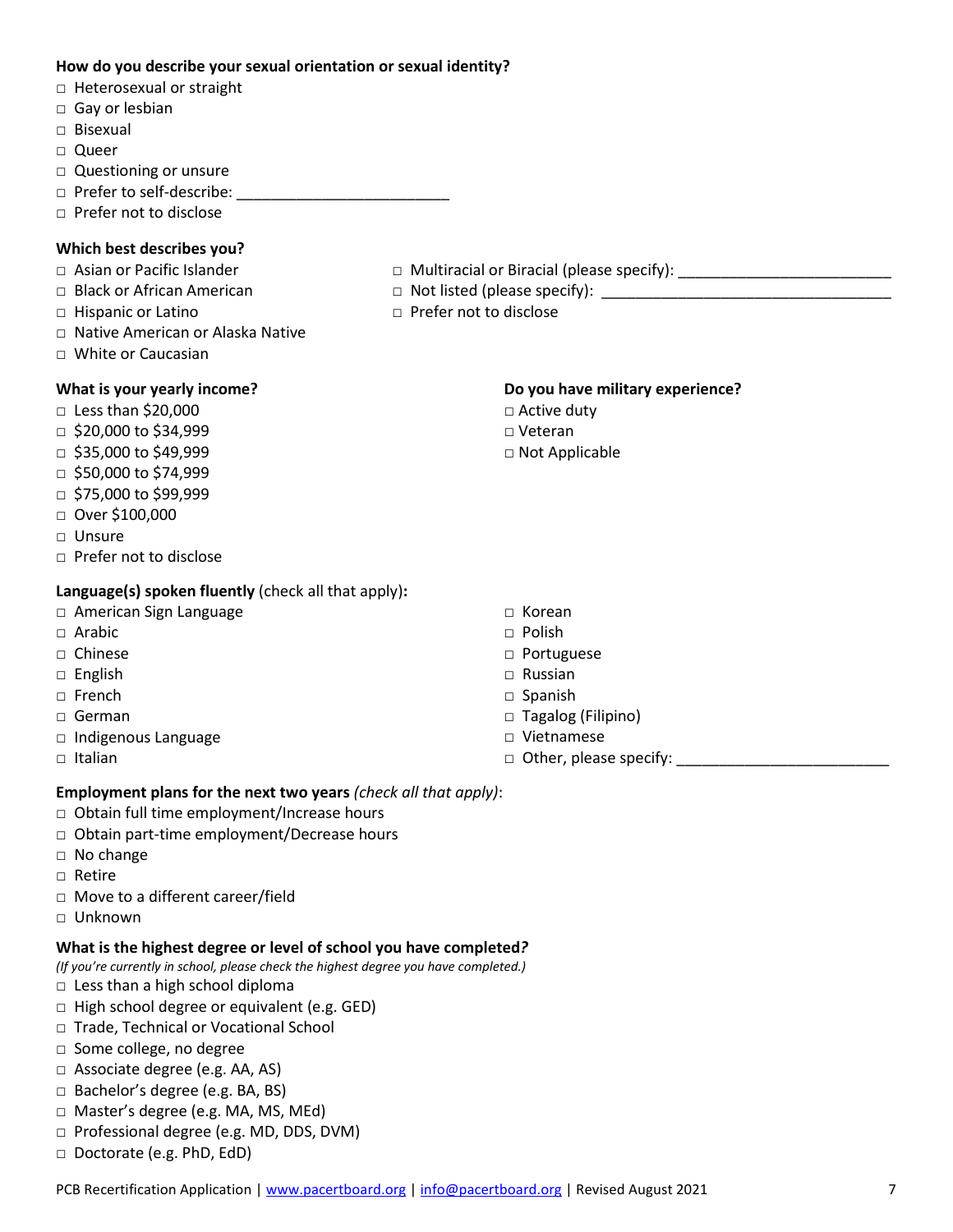## **EDUCATION & TRAINING**

Candidates for recertification must list below all trainings attended in the two-year recertification period. Recertification applications will not be approved without completion of the list. Photocopy this page if more room is needed. If the organization or state agency from whom you received your trainings provide transcripts that lists your name, dates of trainings, titles, and number of hours, you may submit that documentation in lieu of this form.

|           |                                                                                                                                                                                                                                                                                                                                                                                                               | Hours: $\qquad \qquad \qquad \qquad$             |
|-----------|---------------------------------------------------------------------------------------------------------------------------------------------------------------------------------------------------------------------------------------------------------------------------------------------------------------------------------------------------------------------------------------------------------------|--------------------------------------------------|
|           | Date: $\qquad \qquad$                                                                                                                                                                                                                                                                                                                                                                                         |                                                  |
|           |                                                                                                                                                                                                                                                                                                                                                                                                               | Hours: $\qquad \qquad \overline{\qquad \qquad }$ |
|           | Date: $\frac{1}{\sqrt{1-\frac{1}{2}}\sqrt{1-\frac{1}{2}}\left(1-\frac{1}{2}\right)}$                                                                                                                                                                                                                                                                                                                          |                                                  |
|           |                                                                                                                                                                                                                                                                                                                                                                                                               | Hours:                                           |
|           | Date:                                                                                                                                                                                                                                                                                                                                                                                                         |                                                  |
|           |                                                                                                                                                                                                                                                                                                                                                                                                               | Hours:                                           |
|           | Date: $\frac{1}{\sqrt{1-\frac{1}{2}}\sqrt{1-\frac{1}{2}}\sqrt{1-\frac{1}{2}}\sqrt{1-\frac{1}{2}}}}$                                                                                                                                                                                                                                                                                                           |                                                  |
|           |                                                                                                                                                                                                                                                                                                                                                                                                               | Hours:                                           |
|           | Date: $\frac{1}{\sqrt{1-\frac{1}{2}}\sqrt{1-\frac{1}{2}}\sqrt{1-\frac{1}{2}}\sqrt{1-\frac{1}{2}}}}$                                                                                                                                                                                                                                                                                                           |                                                  |
|           |                                                                                                                                                                                                                                                                                                                                                                                                               | Hours: $\qquad \qquad \overline{\qquad \qquad }$ |
|           | Date: $\_\_$                                                                                                                                                                                                                                                                                                                                                                                                  |                                                  |
|           |                                                                                                                                                                                                                                                                                                                                                                                                               | Hours: $\qquad \qquad \qquad$                    |
|           |                                                                                                                                                                                                                                                                                                                                                                                                               |                                                  |
|           |                                                                                                                                                                                                                                                                                                                                                                                                               | Hours:                                           |
|           | Date: $\frac{1}{\sqrt{1-\frac{1}{2}}\sqrt{1-\frac{1}{2}}\sqrt{1-\frac{1}{2}}\sqrt{1-\frac{1}{2}}\sqrt{1-\frac{1}{2}}\sqrt{1-\frac{1}{2}}\sqrt{1-\frac{1}{2}}\sqrt{1-\frac{1}{2}}\sqrt{1-\frac{1}{2}}\sqrt{1-\frac{1}{2}}\sqrt{1-\frac{1}{2}}\sqrt{1-\frac{1}{2}}\sqrt{1-\frac{1}{2}}\sqrt{1-\frac{1}{2}}\sqrt{1-\frac{1}{2}}\sqrt{1-\frac{1}{2}}\sqrt{1-\frac{1}{2}}\sqrt{1-\frac{1}{2}}\sqrt{1-\frac{1}{2}}$ |                                                  |
|           |                                                                                                                                                                                                                                                                                                                                                                                                               | Hours: $\qquad \qquad$                           |
| Provider: | Date:                                                                                                                                                                                                                                                                                                                                                                                                         |                                                  |
|           |                                                                                                                                                                                                                                                                                                                                                                                                               | Hours:                                           |
|           | Date:<br><u>and the state</u>                                                                                                                                                                                                                                                                                                                                                                                 |                                                  |
|           |                                                                                                                                                                                                                                                                                                                                                                                                               | <b>TOTAL NUMBER OF HOURS:</b>                    |

I have attended all trainings listed above and will provide documentation of attendance if audited.

Applicant Signature